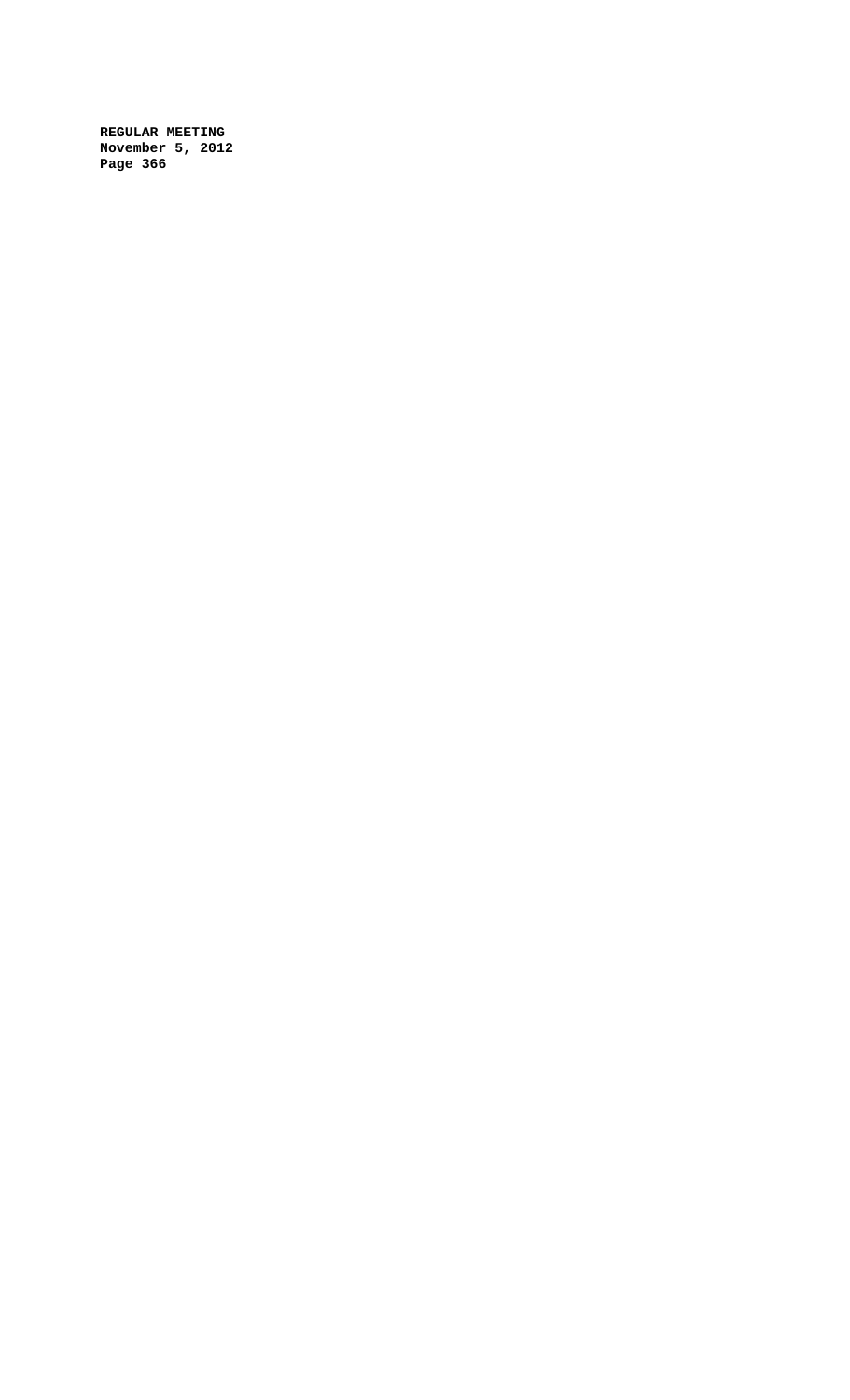### **THE MINUTES OF THE BOARD OF EQUALIZATION HELD MONDAY, NOVEMBER 5, 2012 AT 3:00 P.M.**

The Board of Equalization met at 3:00 p.m. in the City Council Chambers of the County-City Building in Lincoln, Nebraska as required by law.

Members Present: Jon Camp, Eugene Carroll, Jonathan Cook, Doug Emery, Carl Eskridge, Adam Hornung, DiAnna Schimek.

Council Chair Hornung announced that a copy of the Open Meetings Law is posted at the back of the Chamber by the northwest door. He asked all present to stand and recite the Pledge of Allegiance and observe a moment of silent meditation.

CLERK Our first order of business is to elect a chair.<br>CARROLL T nominate Adam Hornung

CARROLL I nominate Adam Hornung.

Seconded by Emery & carried by the following vote: AYES: Camp, Carroll, Cook, Emery, Eskridge, Hornung, Schimek; NAYS: None.

HORNUNG Took the Chair and proceeded with the reading of the procedures to be followed for public hearing on matters presented to the Board, with a brief explanation of the procedures.

### **PUBLIC HEARING**

DOWNTOWN BUSINESS IMPROVEMENT DISTRICT GENERALLY BOUNDED BY H, 6TH, R AND 17TH STREETS;

CORE BUSINESS IMPROVEMENT DISTRICT OVERLAY GENERALLY BOUNDED BY CENTENNIAL MALL, M, 9TH AND Q STREETS;

DOWNTOWN MAINTENANCE DISTRICT GENERALLY EXTENDING FROM  $7^{\text{\tiny{TH}}}$  STREET ON THE WEST TO  $17^{\text{\tiny{TH}}}$ STREET ON THE EAST AND FROM R STREET ON THE NORTH, TO M STREET ON THE SOUTH AND SHALL IN ADDITION THERETO INCLUDE THE PROPERTIES ABUTTING ON THE WEST SIDE OF  $7<sup>TH</sup>$  STREET FROM N STREET TO R STREET; THE PROPERTIES ABUTTING ON THE EAST SIDE OF  $17^{\text{\tiny{TH}}}$  STREET FROM Q STREET TO M STREET; THE PROPERTIES ABUTTING ON THE NORTH SIDE OF R STREET FROM  $7^{\text{\tiny{TH}}}$  STREET TO  $10^{\text{\tiny{TH}}}$  STREET AND THE PROPERTIES ABUTTING THE SOUTH SIDE OF M STREET FROM  $8^{TH}$  STREET TO  $17^{TH}$  STREET. IN ADDITION, THE DISTRICT SHALL INCLUDE PROPERTIES ABUTTING BOTH SIDES OF 13TH STREET FROM M STREET TO LINCOLN MALL AND ALL OF CORNHUSKER SQUARE - Ron Cane, Urban Development Department, came forward as the staff person who prepared the proposed assessments. He said the costs being assessed are for the time period of September 1, 2011 through August 31, 2012 and that he would answer any questions.

### **VOTING SESSION**

DOWNTOWN BUSINESS IMPROVEMENT DISTRICT generally bounded by H,  $6^{th}$ , R and  $17^{th}$ Streets.

- CAMP Moved approval & carried by the following vote: AYES: Camp, Carroll, Cook, Emery, Eskridge, Hornung, Schimek; NAYS: None.
- CORE BUSINESS IMPROVEMENT DISTRICT OVERLAY generally bounded by Centennial Mall, M, 9<sup>th</sup> and Q Streets.
- CAMP Moved approval & carried by the following vote: AYES: Camp, Carroll, Cook, Emery, Eskridge, Hornung, Schimek; NAYS: None.

DOWNTOWN MAINTENANCE DISTRICT generally extending from  $7^\mathrm{th}$  Street on the west to  $17^\mathrm{th}$ Street on the east and from R Street on the north, to M Street on the south and shall in addition thereto include the properties abutting on the west side of 7th Street from N Street to R Street; the properties abutting on the east side of  $17^{\text{th}}$  Street from Q Street to M Street; the properties abutting on the north side of R Street from  $7^{\text{th}}$  Street to  $10^{\text{th}}$  Street and the properties abutting the south side of M Street from  $8<sup>th</sup>$  Street to  $17<sup>th</sup>$  Street. In addition, the district shall include properties abutting both sides of 13<sup>th</sup> Street from M Street to Lincoln Mall and all of Cornhusker Square.

CAMP Moved approval & carried by the following vote: AYES: Camp, Carroll, Cook, Emery, Eskridge, Hornung, Schimek; NAYS: None.

### **ADJOURNMENT**

### **3:06 P.M.**

CARROLL Moved to adjourn Sine Die the Board of Equalization meeting. Seconded by Schimek & carried by the following vote: AYES: Camp, Carroll, Cook, Emery, Eskridge, Hornung, Schimek; NAYS: None.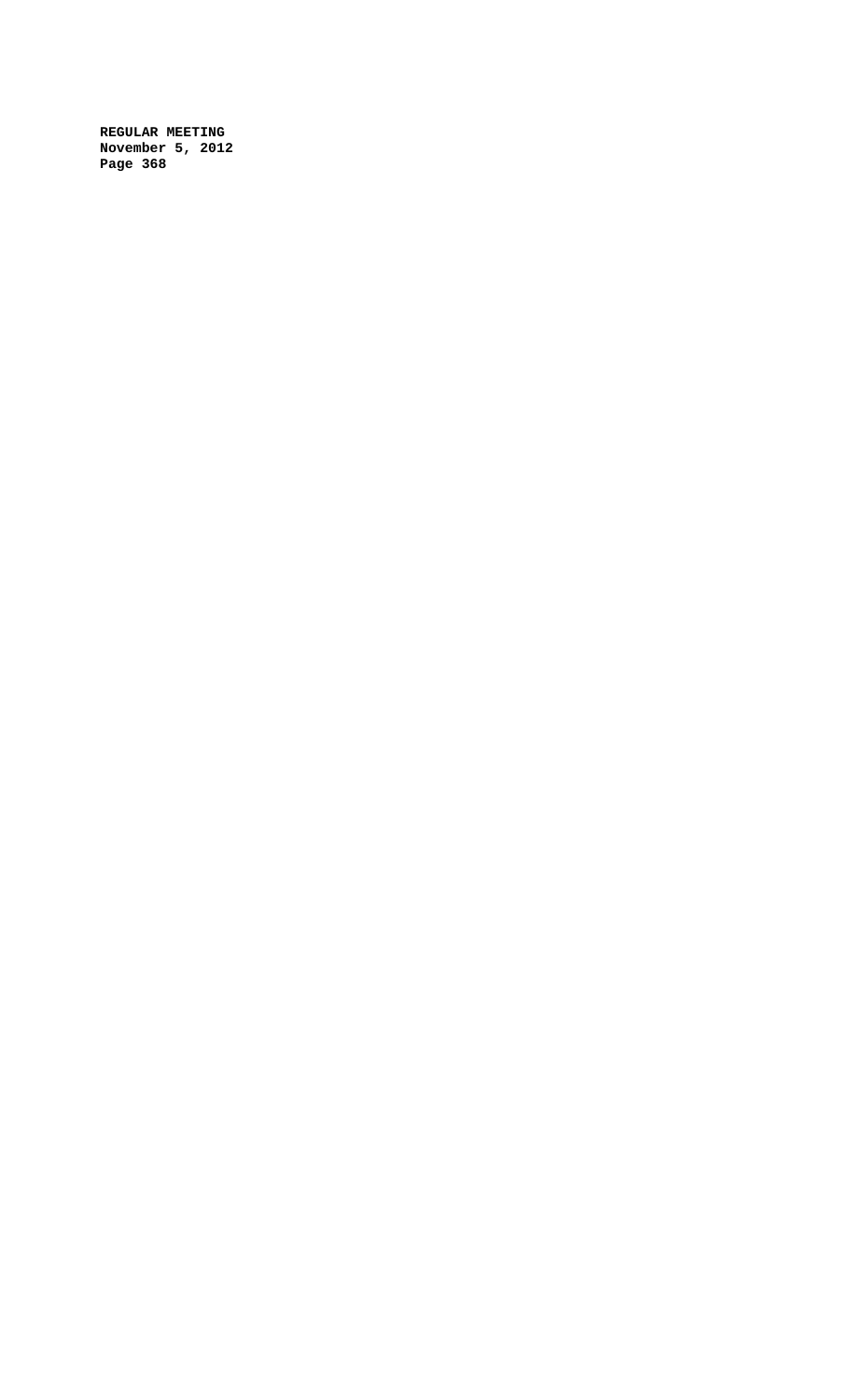### **THE MINUTES OF THE CITY COUNCIL MEETING HELD MONDAY, NOVEMBER 5, 2012 AT 3:00 P.M.**

The Meeting was called to order at 3:06 p.m. Present: Council Chair Hornung; Council Members: Camp, Carroll, Cook, Emery, Eskridge, Schimek; Deputy City Clerk, Teresa J. Meier.

### **READING OF THE MINUTES**

ESKRIDGE Having been appointed to read the minutes of the City Council proceedings of October 29, 2012 reported having done so, found same correct. Seconded by Schimek & carried by the following vote: AYES: Camp, Carroll, Cook, Emery, Eskridge, Hornung, Schimek; NAYS: None.

### **PUBLIC HEARING**

APPLICATION OF NORTH AMERICAN MARTYRS CATHOLIC CHURCH FOR A SPECIAL DESIGNATED LICENSE TO COVER AN AREA MEASURING APPROXIMATELY 40 FEET BY 18 FEET IN THE PARKING LOT AT 1101 ISAAC DRIVE ON NOVEMBER 18, 2012 FROM 12:00 P.M. TO 4:00 P.M. - Patrick Hagedorn, 5524 NW Fairway Drive, came forward to answer questions about his church's first fundraiser for their school. This matter was taken under advisement.

APPLICATION OF IRONHORSE LLC DBA CASK FOR A CLASS C LIQUOR LICENSE AT 728 Q STREET, SUITE B;

MANAGER APPLICATION OF KEVIN BLAZEK FOR IRONHORSE LLC DBA CASK AT 728 Q STREET, SUITE B - Mike Shafer, Member of Ironhorse LLC, 7911 S. 78<sup>th</sup> St., came forward to take oath and answer questions about his small, upscale bar.

Kevin Blazek, Manager of Cask, 10012 S. 202 $^{\rm nd}$  St., came forward to take oath and answer questions.

This matter was taken under advisement

COMP. PLAN CONFORMANCE 12015 - DECLARING TWO PARCELS OF PROPERTY CONSISTING OF APPROXIMATELY 1.52 ACRES GENERALLY LOCATED SOUTH OF LINE DRIVE BETWEEN NORTH 3RD STREET AND NORTH 7TH STREET AS SURPLUS PROPERTY - David Landis, Director of Urban Development, came forward to clarify the declaration of surplus property in the north part of the West Haymarket project. He explained that the land trade will allow the City to acquire a piece of property for development of the Breslow Ice Center.

This matter was taken under advisement.

- AMENDING SECTION 2.76.155 OF THE LINCOLN MUNICIPAL CODE RELATING TO LONGEVITY PAY TO DELETE LONGEVITY PAY PAID TO EMPLOYEES IN PAY RANGES PREFIXED BY "E" WHO REACH FIVE YEARS OF SERVICE AFTER AUGUST 15, 2012 - Doug McDaniel, Personnel Director, came forward to explain changes derived from the recently passed LCEA contract. This matter was taken under advisement.
- AMENDING SECTION 2.76.380 OF THE LINCOLN MUNICIPAL CODE RELATING TO SICK LEAVE WITH PAY TO ADD LANGUAGE TO CLARIFY THE PAYOUT PROVISIONS UPON RETIREMENT, DEATH, OR REDUCTION IN FORCE FOR EMPLOYEES IN PAY RANGES PREFIXED BY "A" AND "C" AND TO ADD LANGUAGE RELATING TO SICK LEAVE PAYOUT UPON RESIGNATION FOR UNREPRESENTED EMPLOYEES IN PAY RANGES PREFIXED BY "E" - Doug McDaniel, Personnel Director, came forward to explain changes and answer questions. This matter was taken under advisement.
- AMENDING CHAPTER 3.24 OF THE LINCOLN MUNICIPAL CODE RELATING TO OCCUPATION TAXES BY AMENDING §3.24.080 TO ELIMINATE THE APPLICATION OF THE TELECOMMUNICATION OCCUPATION TAX TO TELECOMMUNICATION EQUIPMENT AND CERTAIN TELECOMMUNICATION SERVICES; AND, TO CLARIFY THAT THE TELECOMMUNICATION OCCUPATION TAX CONTINUES TO APPLY TO PRIVATE COMMUNICATION SERVICES; AMENDING §3.24.100 TO REQUIRE COMPANIES TO REPORT TELECOMMUNICATION SERVICES REVENUES BY CATEGORIES; AND, AMENDING §3.24.150 TO REMOVE THE REFERENCES TO THE FINANCE DEPARTMENT PROVIDING WRITTEN INTERPRETATIONS OF THE APPLICABILITY OF THE TELECOMMUNICATION OCCUPATION TAX - Steve Huggenberger, Assistant City Attorney, came forward to clarify the modification of services and explain that this legislation will bring the ordinance in line with state statutes. In response to Council questions, Mr. Huggenberger said he estimates that the amendment will decrease about \$800,000 in City revenue annually.

This matter was taken under advisement.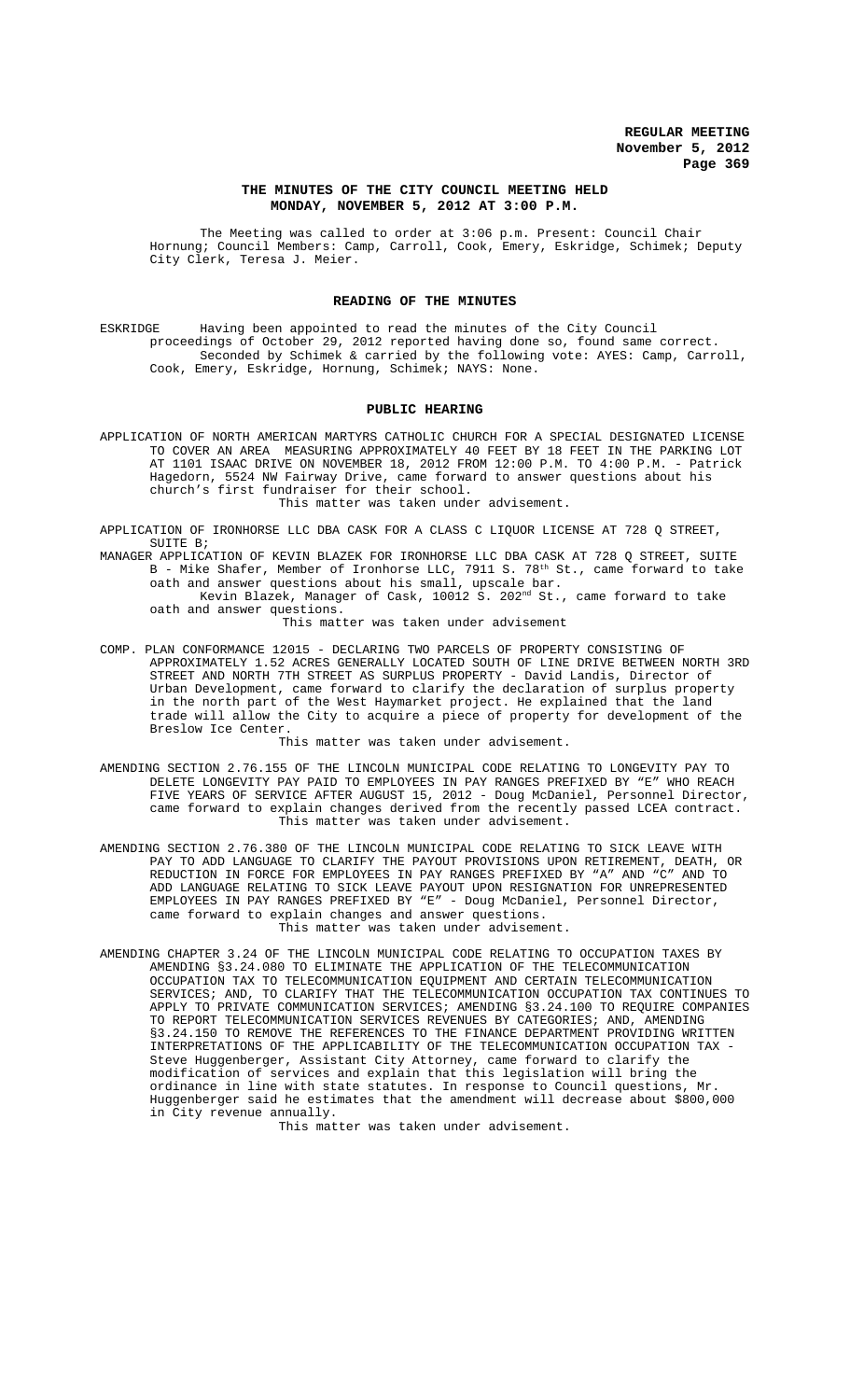APPROVING AN AGREEMENT BETWEEN THE CITY OF LINCOLN, LANCASTER COUNTY AND BRYAN MEDICAL CENTER TO PROVIDE LAB SERVICES TO EMPLOYEES FOR A FOUR YEAR TERM OF NOVEMBER 1, 2012 THROUGH OCTOBER 31, 2016 - Doug McDaniel, Personnel Director, came forward to explain the contract which comes through Risk Management Department to provide services to employees who experience high-risk exposure to blood-borne pathogens.

This matter was taken under advisement.

APPROVING AN AMENDMENT TO AGREEMENT FOR COMPUTER EQUIPMENT, PERIPHERALS, AND RELATED SERVICES, WSCA/NASPO MASTER PRICE AGREEMENT NUMBER B27164 BETWEEN THE CITY OF LINCOLN, LANCASTER COUNTY, LINCOLN-LANCASTER COUNTY PUBLIC BUILDING COMMISSION AND HEWLETT PACKARD COMPANY TO EXTEND THE TERM FOR AN ADDITIONAL TWO-YEAR TERM FROM SEPTEMBER 1, 2012 THROUGH AUGUST 31, 2014 - Bob Walla, Assistant Purchasing Agent, came forward to answer questions.

This matter was taken under advisement.

APPROVING AN AMENDMENT TO AGREEMENT FOR COMPUTER EQUIPMENT, PERIPHERALS, AND RELATED SERVICES, WSCA/NASPO MASTER PRICE AGREEMENT NUMBER B27160 BETWEEN THE CITY OF LINCOLN, LANCASTER COUNTY, LINCOLN-LANCASTER COUNTY PUBLIC BUILDING COMMISSION AND DELL MARKETING, L.P. TO EXTEND THE TERM FOR AN ADDITIONAL TWO-YEAR TERM FROM SEPTEMBER 1, 2012 THROUGH AUGUST 31, 2014 - Bob Walla, Assistant Purchasing Agent, came forward to answer questions.

This matter was taken under advisement.

APPROVING A SERVICE AGREEMENT BETWEEN THE CITY OF LINCOLN ON BEHALF OF THE LINCOLN-LANCASTER COUNTY HEALTH DEPARTMENT AND SOUTHEAST COMMUNITY COLLEGE TO PROVIDE CLINICAL TRAINING FOR NURSING, MEDICAL ASSISTANT, MEDICAL CODING STUDENTS AND DENTAL ASSISTANT STUDENTS AT THE LINCOLN-LANCASTER COUNTY HEALTH DEPARTMENT FOR A PERIOD OF NOVEMBER 1, 2012 THROUGH OCTOBER 31, 2015 - Judy Halstead, Health Department Director, came forward to explain that the agreement is a learning experience for students and its term period is three years at no cost to the City.

This matter was taken under advisement.

- APPROVING A SERVICE AGREEMENT BETWEEN THE CITY OF LINCOLN ON BEHALF OF THE LINCOLN-LANCASTER COUNTY HEALTH DEPARTMENT AND THE BOARD OF REGENTS OF THE UNIVERSITY OF NEBRASKA ON BEHALF OF THE COLLEGE OF NURSING TO PROVIDE CLINICAL TRAINING FOR PUBLIC HEALTH STUDENTS AT THE HEALTH DEPARTMENT FOR A TERM OF JULY 1, 2012 THROUGH JUNE 30, 2015 - Judy Halstead, Health Department Director, came forward to answer questions about the four-year agreement with UNL. This matter was taken under advisement.
- APPROVING A SERVICE CONTRACT BETWEEN THE NEBRASKA DEPARTMENT OF HEALTH AND HUMAN SERVICES, DIVISION OF PUBLIC HEALTH LIFESPAN HEALTH UNIT, NEBRASKA COLON CANCER PROGRAM, AND THE CITY OF LINCOLN ON BEHALF OF THE LINCOLN-LANCASTER COUNTY HEALTH DEPARTMENT FOR THE COLON CANCER (FOBT) PROJECT FOR A TWO YEAR TERM FROM SEPTEMBER 17, 2012 THROUGH JUNE 30, 2014 IN AN AMOUNT OF \$50,000.00 - Judy Halstead, Health Department Director, came forward to explain that the Health Department works in partnership with local pharmacies to make FOBT kits available. She said there are no obligated City dollars for this project. This matter was taken under advisement.
- SPECIAL PERMIT NO. 1118A APPLICATION OF VINDONALE, INC. TO AMEND THE SPECIAL PERMIT FOR HISTORIC PRESERVATION OF THE TIFERETH HOUSE TO WAIVE THE PARKING REQUIREMENT FOR AN EXISTING LANDMARK USED AS APARTMENTS ON PROPERTY GENERALLY LOCATED AT 344 SOUTH 18TH STREET - Michael Rierden, 645 M St., came forward representing the applicant asking for elimination of the parking requirement. Mr. Rierden said the owner, Mike Hughes, has owned this property since the early 1990's and during that time discovered there was little, if any, desire for parking. Most of the tenants are grad students or downtown employees who don't even own a car. Mr. Rierden said the property owner has secured assurances from various property owners in the area and tenant parking needs can be made available on an asneeded basis.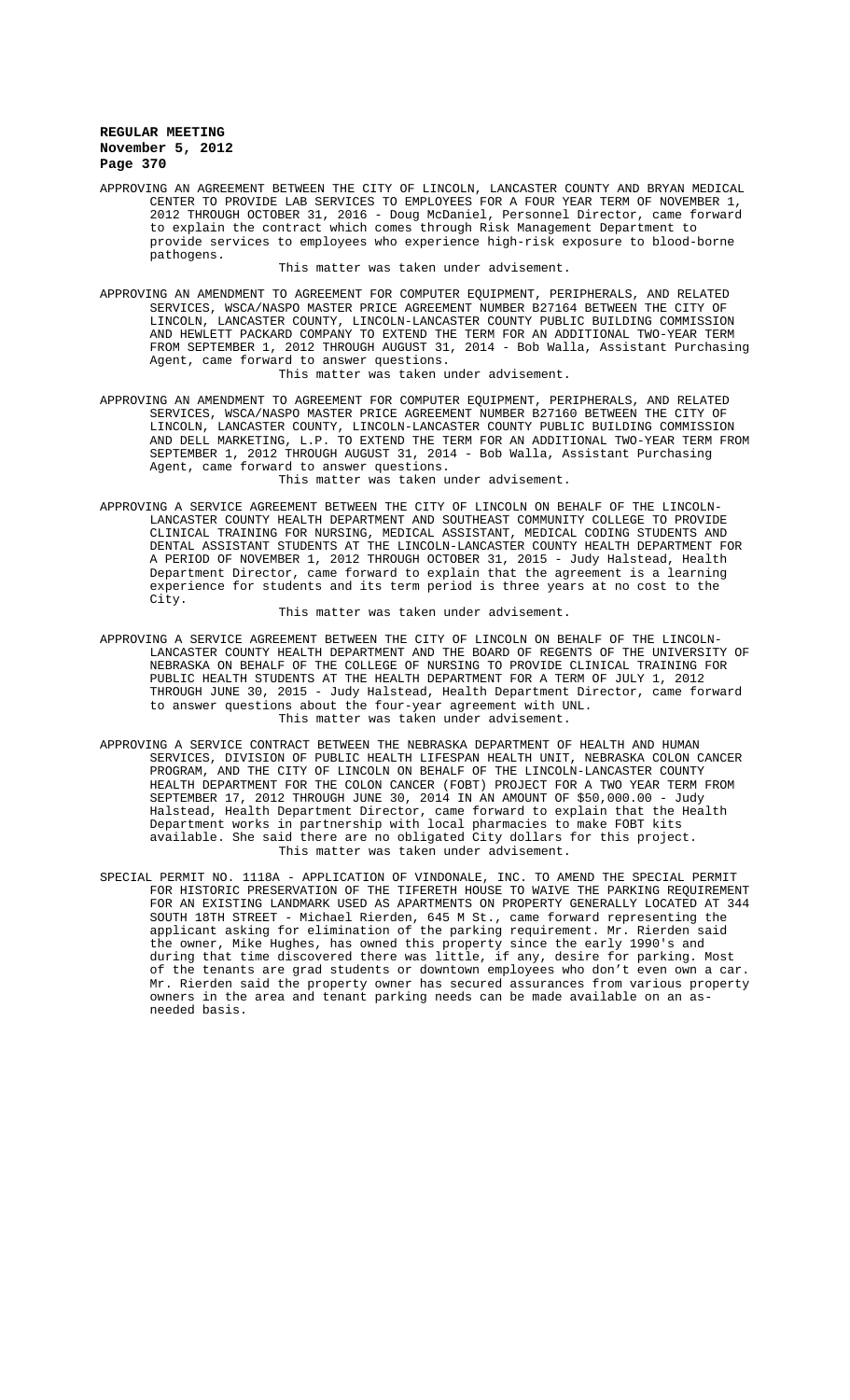Mike Hughes, Vindonale, Inc., owner of the property, was on hand for questioning.

Ed Zimmer, Planning Department, came forward to provide history of the property and answer questions. Mr. Zimmer said that upon review by the Planning Department, Preservation & Planning Commissions, it was made clear that a condition was being imposed upon a property that was better left to the owner and his tenants. In response to Council questions, Mr. Zimmer clarified standards for special permits.

This matter was taken under advisement.

AUTHORIZING THE MAYOR TO EXECUTE AN AGREEMENT BETWEEN THE CITY OF LINCOLN AND THE STATE OF NEBRASKA DEPARTMENT OF ROADS (NDOR) TO ALLOW THE STATE TO PROVIDE \$400,000 IN DISTRICT MAINTENANCE FUNDS FOR THE REPAIR AND RESURFACING OF SELECTED STATE HIGHWAYS IN FISCAL YEAR 2013 - Thomas Shafer, Public Works & Utilities, came forward to identify repair/resurfacing projects. The location of Sun Valley Boulevard, north of West O Street, will have milling to remove two inches of road surface followed by the application of two inches of asphalt. The location of Cornhusker Highway will have concrete repairs from 52nd Street to 84<sup>th</sup> Street. Mr. Shafer responded to questions about lane closures, traffic disruptions and sporting events.

This matter was taken under advisement.

# **COUNCIL ACTION**

### **REPORTS OF CITY OFFICERS**

- AFFIDAVIT OF MAILING FOR THE WEED ABATEMENT ASSESSMENTS FOR THE 2012 CALENDAR YEAR CLERK presented said report which was placed on file in the Office of the City Clerk.
- CLERK'S LETTER AND MAYOR'S APPROVAL OF RESOLUTIONS AND ORDINANCES PASSED BY THE CITY COUNCIL ON OCTOBER 22, 2012 - CLERK presented said report which was placed on file in the Office of the City Clerk. **(27-1)**
- REPORT FROM CITY TREASURER OF E911 SURCHARGE FOR THE TIME PERIOD NOVEMBER 30, 2011 THROUGH SEPTEMBER 30, 2012 - CLERK presented said report which was placed on file in the Office of the City Clerk. **(20-02)**
- RESOLUTION APPROVING THE DISTRIBUTION OF FUNDS REPRESENTING INTEREST EARNINGS ON SHORT-TERM INVESTMENTS OF IDLE FUNDS DURING THE MONTH ENDED SEPTEMBER 30, 2012 - CLERK read the following resolution, introduced by Doug Emery, who moved its adoption:<br>A-87075 BE
- BE IT RESOLVED by the City Council of the City of Lincoln, Nebraska: That during the month ended September 30, 2012, \$62,483.25 was earned from the investments of "IDLE FUNDS". The same is hereby distributed to the various funds on a pro-rata basis using the balance of each fund and allocating a portion of the interest on the ratio that such balance bears to the total of all fund balances.

Introduced by Doug Emery Seconded by Carroll & carried by the following vote: AYES: Camp, Carroll, Cook, Emery, Eskridge, Hornung, Schimek; NAYS: None.

### **PETITIONS & COMMUNICATIONS**

SETTING THE HEARING DATE OF MONDAY, NOVEMBER 19, 2012 AT 5:30 P.M. FOR THE APPLICATION OF RED HERRING CONCEPTS, LLC DBA LEAD BELLY FOR A CLASS CK LIQUOR LICENSE LOCATED AT 301 N. 8TH STREET, SUITE 100 - CLERK read the following resolution,

introduced by Doug Emery, who moved its adoption:<br>A-87076 BE IT RESOLVED by the City Council, of the A-87076 BE IT RESOLVED by the City Council, of the City of Lincoln, that a hearing date is hereby set for Monday, November 19, 2012, at 5:30 p.m. or as soon thereafter as possible in the City Council Chambers, County-City Building, 555 S. 10th St., Lincoln, NE for the application of Red Herring Concepts, LLC dba Lead Belly for a Class CK liquor license located at 301 N. 8th Street, Suite 100.

If the Police Dept. is unable to complete the investigation by said time, a new hearing date will be set.

Introduced by Doug Emery

Seconded by Carroll & carried by the following vote: AYES: Camp, Carroll, Cook, Emery, Eskridge, Hornung, Schimek; NAYS: None.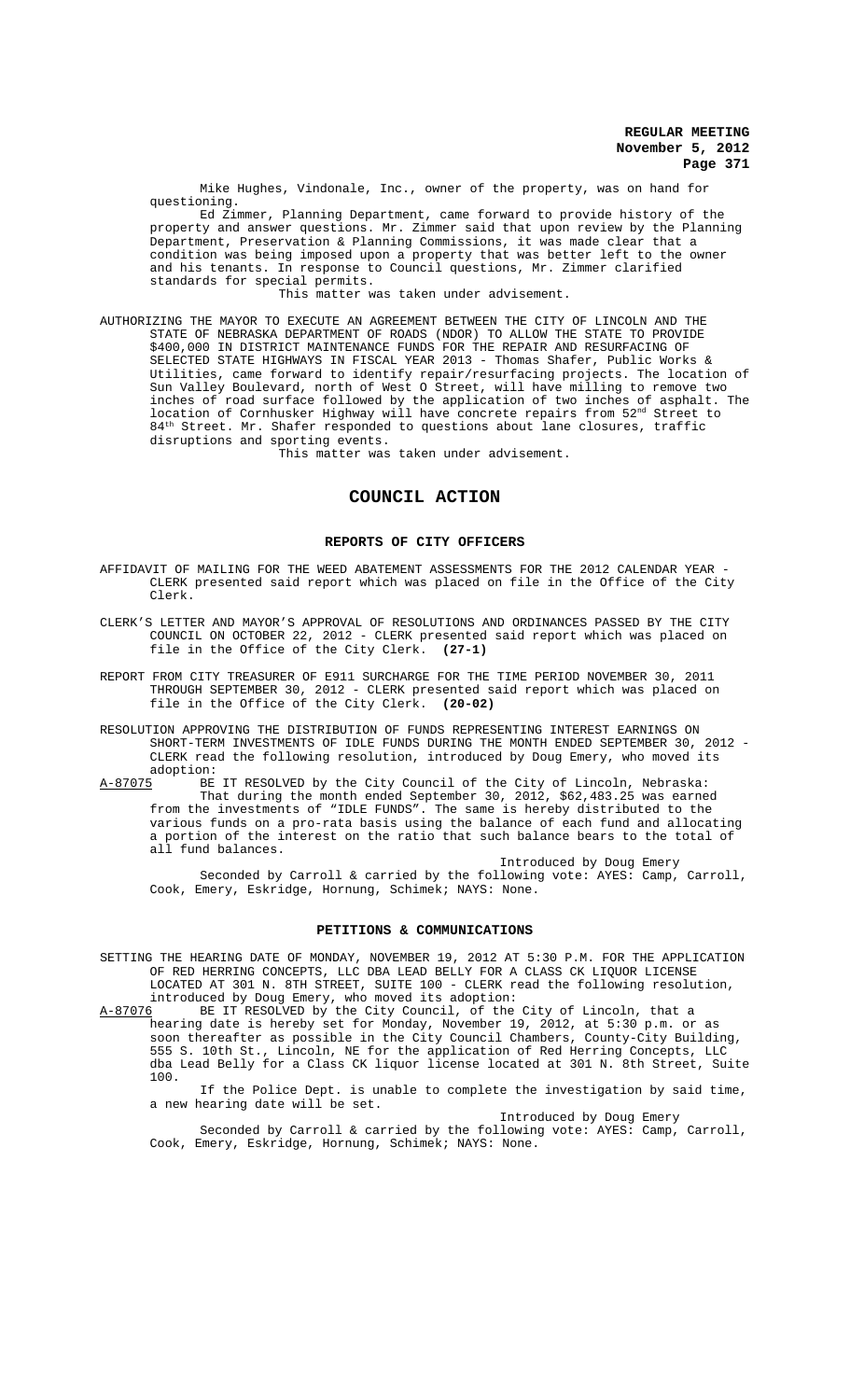### REFERRALS TO THE PLANNING DEPARTMENT:

 $\frac{\text{Change of} \text{Zone No. } 04075D}{\text{the} \text{Villace}}$  - Requested by Olsson Associates for an amendment to the Village Gardens Planned Unit Development for expansion of the area of the PUD by approximately 2 acres; for a change of zone from AG Agriculture District to R-3 Residential District PUD on property generally located at South 62nd Street and Blanchard Boulevard; for a Planned Unit Development District designation of said property; and for approval of a development plan which proposes modifications to the Zoning Ordinance and Land Subdivision Ordinance to allow single family residential dwellings on the underlying R-3 zoned area. Use Permit No.  $11001A$  - Requested by Olsson Associates for an amendment increase the building area from 11,350 square feet to 23,310 square feet on property generally located at West A Street and Highway 77.

PLACED ON FILE IN THE OFFICE OF THE CITY CLERK:<br>Administrative Amendment No. 12039 to Use Permit No. 132B, The Humane Society at Administrative Amendment No. 12039 to Use Permit No. 132B, The Humane Society at Willowbrook Shopping Center, approved by the Planning Director on October 24, 2012 requested by Capital Humane Society to show a fenced dog run area with enhanced landscape screening within the 100 ft. setback to buildings and 75 ft. setback to parking areas adjacent to Highway 2 on property generally located near South 70th Street and Highway 2.

### **MISCELLANEOUS REFERRALS - NONE**

### **LIQUOR RESOLUTIONS**

APPLICATION OF NORTH AMERICAN MARTYRS CATHOLIC CHURCH FOR A SPECIAL DESIGNATED LICENSE TO COVER AN AREA MEASURING APPROXIMATELY 40 FEET BY 18 FEET IN THE PARKING LOT AT 1101 ISAAC DRIVE ON NOVEMBER 18, 2012 FROM 12:00 P.M. TO 4:00 P.M. - CLERK read the following resolution, introduced by Jon Camp, who moved its adoption for approval:<br>A-87077 BE IT H

BE IT RESOLVED by the City Council of the City of Lincoln, Nebraska: That after hearing duly had as required by law, consideration of the facts of this application, the Nebraska Liquor Control Act, and the pertinent City ordinances, the City Council recommends that the application of North American Martyrs Catholic Church for a Special Designated License to cover an outdoor area measuring approximately 40 feet by 18 feet in the parking lot at 1101 Isaac Drive, Lincoln, Nebraska, on November 18, 2012, between the hours of 12:00 p.m. and 4:00 p.m., be approved with the condition that the premises complies in every respect with all City and State regulations and with the following requirements:<br>1. Identifica

- Identification to be checked, wristbands required on all parties wishing to consume alcohol.
- 2. Adequate security shall be provided for the event.
- 3. The area requested for the permit shall be separated from the public by a fence or other means.
- 4. Responsible alcohol service practices shall be followed.

BE IT FURTHER RESOLVED the City Clerk is directed to transmit a copy of this resolution to the Nebraska Liquor Control Commission.

Introduced by Jon Camp

Seconded by Eskridge & carried by the following vote: AYES: Camp, Carroll, Cook, Emery, Eskridge, Hornung, Schimek; NAYS: None.

APPLICATION OF XELA, INC. DBA LEGENDS BAR AND GRILL FOR A CLASS C LIQUOR LICENSE AT 8300 NORTHWOODS DRIVE - PRIOR to reading:

CAMP Moved to Delay Action two weeks with Continued Public Hearing to November 19, 2012.

Seconded by Cook & carried by the following vote: AYES: Camp, Carroll, Cook, Emery, Eskridge, Hornung, Schimek; NAYS: None.

### MANAGER APPLICATION OF JASON VON KAENEL FOR XELA, INC. DBA LEGENDS BAR AND GRILL AT 8300 NORTHWOODS DRIVE - PRIOR to reading:

CAMP Moved to Delay Action two weeks with Continued Public Hearing to November 19, 2012.

Seconded by Cook & carried by the following vote: AYES: Camp, Carroll, Cook, Emery, Eskridge, Hornung, Schimek; NAYS: None.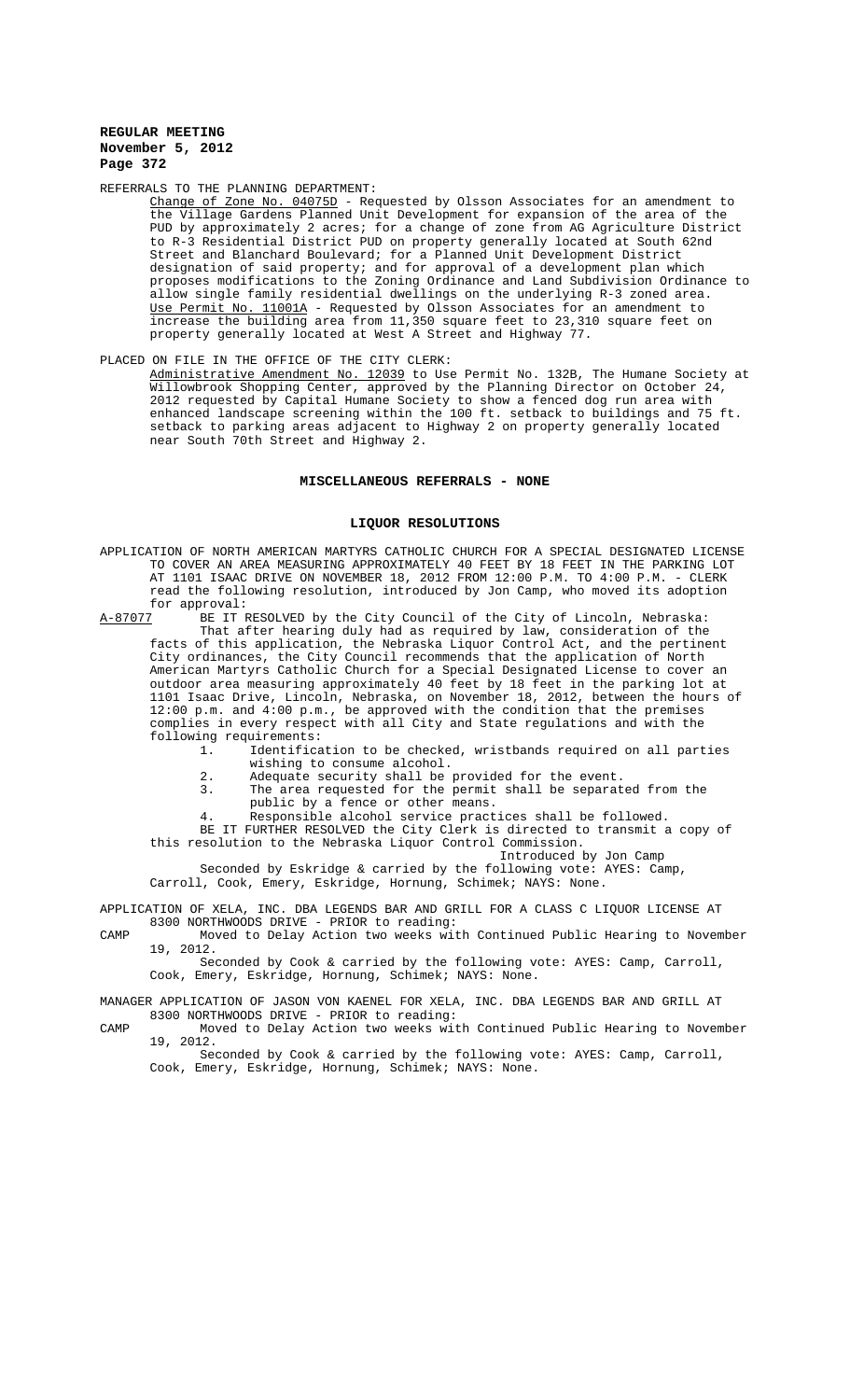APPLICATION OF IRONHORSE LLC DBA CASK FOR A CLASS C LIQUOR LICENSE AT 728 Q STREET, SUITE B - CLERK read the following resolution, introduced by Jon Camp, who moved

its adoption for approval:<br>A-87078 BE IT RESOLVED by the AF IT RESOLVED by the City Council of the City of Lincoln, Nebraska:

That after hearing duly had as required by law, consideration of the facts of this application, the Nebraska Liquor Control Act, and the pertinent City ordinances, the City Council recommends that the application of Ironhorse LLC dba Cask for a Class "C" liquor license at 728 Q Street, Suite B, Lincoln, Nebraska, for the license period ending October 31, 2013, be approved with the condition that the premises must comply in every respect with all city and state regulations.

The City Clerk is directed to transmit a copy of this resolution to the Nebraska Liquor Control Commission.

Introduced by Jon Camp

Seconded by Schimek & carried by the following vote: AYES: Camp, Carroll, Cook, Emery, Eskridge, Hornung, Schimek; NAYS: None.

MANAGER APPLICATION OF KEVIN BLAZEK FOR IRONHORSE LLC DBA CASK AT 728 Q STREET, SUITE B - CLERK read the following resolution, introduced by Jon Camp, who moved its adoption for approval:<br>A-87079 WHEREAS, Ironhor

A-87079 MHEREAS, Ironhorse LLC dba Cask located at 728 Q Street, Suite B, Lincoln, Nebraska has been approved for a Retail Class "C" liquor license, and

now requests that Kevin Blazek be named manager; WHEREAS, Kevin Blazek appears to be a fit and proper person to manage said business.

NOW, THEREFORE, BE IT RESOLVED by the City Council of the City of Lincoln, Nebraska:

That after hearing duly had as required by law, consideration of the facts of this application, the Nebraska Liquor Control Act, and the pertinent City ordinances, the City Council recommends that Kevin Blazek be approved as manager of this business for said licensee. The City Clerk is directed to transmit a copy of this resolution to the Nebraska Liquor Control Commission. Introduced by Jon Camp

Seconded by Schimek & carried by the following vote: AYES: Camp, Carroll, Cook, Emery, Eskridge, Hornung, Schimek; NAYS: None.

# ORDINANCES - 2<sup>ND</sup> READING & RELATED RESOLUTIONS (as required)

- COMP. PLAN CONFORMANCE 12015 DECLARING TWO PARCELS OF PROPERTY CONSISTING OF APPROXIMATELY 1.52 ACRES GENERALLY LOCATED SOUTH OF LINE DRIVE BETWEEN NORTH 3RD STREET AND NORTH 7TH STREET AS SURPLUS PROPERTY - CLERK read the following ordinance, introduced by Jonathan Cook, declaring two City owned parcels of land totaling approximately 1.52 acres generally located south of Line Drive between North  $3^{\text{rd}}$  Street and North  $7^{\text{th}}$  Street as surplus and authorizing the conveyance thereof to the West Haymarket Joint Public Agency, the second time.
- AMENDING SECTION 2.76.155 OF THE LINCOLN MUNICIPAL CODE RELATING TO LONGEVITY PAY TO DELETE LONGEVITY PAY PAID TO EMPLOYEES IN PAY RANGES PREFIXED BY "E" WHO REACH FIVE YEARS OF SERVICE AFTER AUGUST 15, 2012 - CLERK read an ordinance, introduced by Jonathan Cook, amending Section 2.76.155 of the Lincoln Municipal Code relating to longevity pay to delete longevity pay paid to employees in pay ranges prefixed by "E" who reach five years of service after August 15, 2012; and repealing Section 2.76.155 of the Lincoln Municipal Code as hitherto existing, the second time.
- AMENDING SECTION 2.76.380 OF THE LINCOLN MUNICIPAL CODE RELATING TO SICK LEAVE WITH PAY TO ADD LANGUAGE TO CLARIFY THE PAYOUT PROVISIONS UPON RETIREMENT, DEATH, OR REDUCTION IN FORCE FOR EMPLOYEES IN PAY RANGES PREFIXED BY "A" AND "C" AND TO ADD LANGUAGE RELATING TO SICK LEAVE PAYOUT UPON RESIGNATION FOR UNREPRESENTED EMPLOYEES IN PAY RANGES PREFIXED BY "E." - CLERK read an ordinance, introduced by Jonathan Cook, amending Section 2.76.380 of the Lincoln Municipal Code relating to Sick Leave with Pay to add language to clarify the payout provisions upon retirement, death, or reduction in force for employees in pay ranges prefixed by "A" and "C", and to add language relating to sick leave payout upon resignation for unrepresented employees in pay ranges prefixed by "E"; and repealing Section 2.76.380 of the Lincoln Municipal Code as hitherto existing. the second time.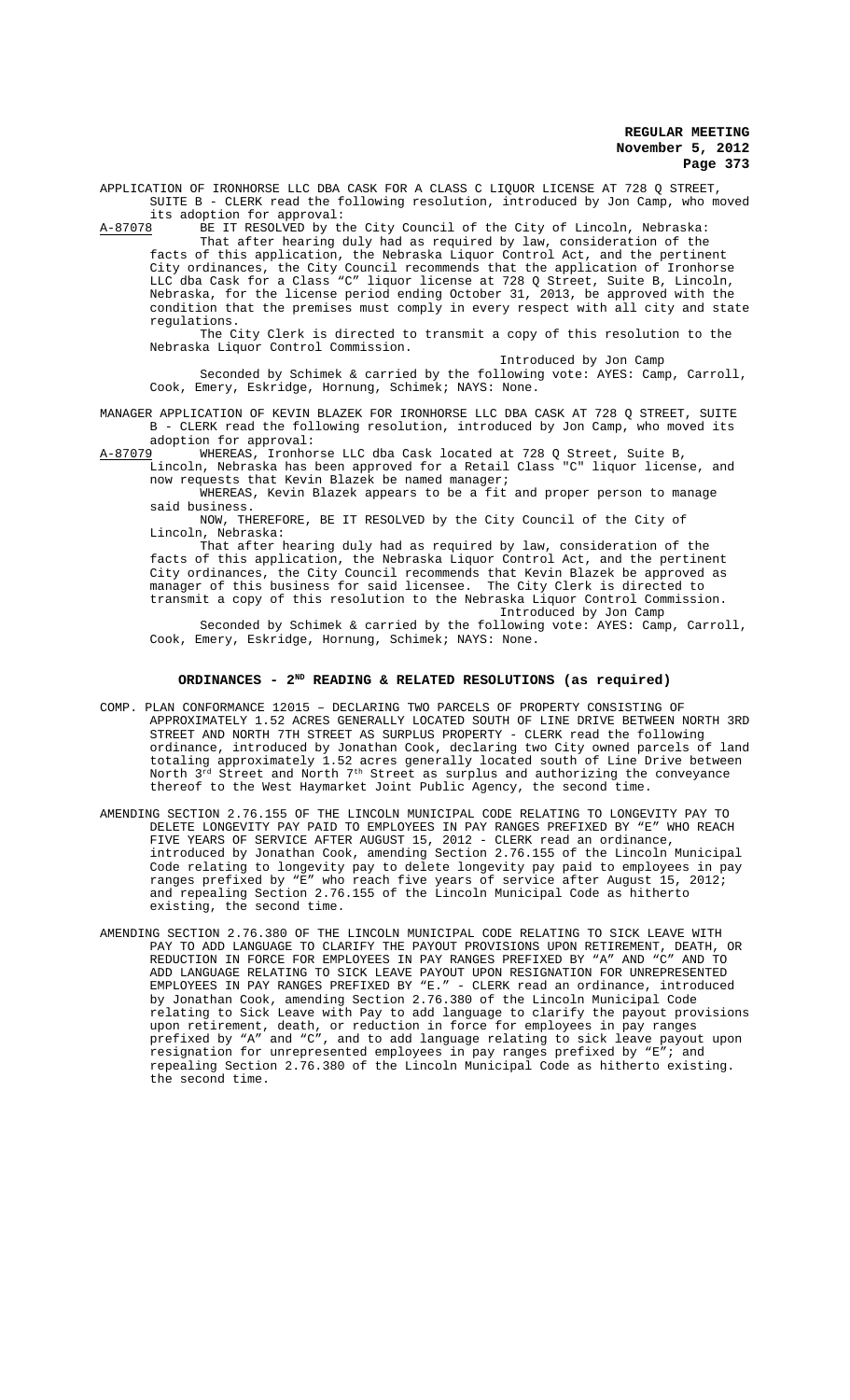AMENDING CHAPTER 3.24 OF THE LINCOLN MUNICIPAL CODE RELATING TO OCCUPATION TAXES BY AMENDING §3.24.080 TO ELIMINATE THE APPLICATION OF THE TELECOMMUNICATION OCCUPATION TAX TO TELECOMMUNICATION EQUIPMENT AND CERTAIN TELECOMMUNICATION SERVICES; AND, TO CLARIFY THAT THE TELECOMMUNICATION OCCUPATION TAX CONTINUES TO APPLY TO PRIVATE COMMUNICATION SERVICES; AMENDING §3.24.100 TO REQUIRE COMPANIES TO REPORT TELECOMMUNICATION SERVICES REVENUES BY CATEGORIES; AND, AMENDING §3.24.150 TO REMOVE THE REFERENCES TO THE FINANCE DEPARTMENT PROVIDING WRITTEN INTERPRETATIONS OF THE APPLICABILITY OF THE TELECOMMUNICATION OCCUPATION TAX - CLERK read an ordinance, introduced by Jonathan Cook, amending Chapter 3.24 of the Lincoln Municipal Code relating to occupation taxes by amending Section 3.24.080 to eliminate the application of the telecommunication occupation tax to telecommunication equipment and certain telecommunication services, and to clarify that the telecommunication occupation tax continues to apply to private communication services; amending Section 3.24.100 to require companies to report telecommunication services revenues by categories; amending Section 3.24.150 to remove the references to the Finance Department providing written interpretations of the applicability of the telecommunication occupation tax; and repealing Sections 3.24.080, 3,24.100, and 3.24.150 of the Lincoln Municipal Code as hitherto existing, the second time.

# **PUBLIC HEARING - RESOLUTIONS**

- APPROVING AN AGREEMENT BETWEEN THE CITY OF LINCOLN, LANCASTER COUNTY AND BRYAN MEDICAL CENTER TO PROVIDE LAB SERVICES TO EMPLOYEES FOR A FOUR YEAR TERM OF NOVEMBER 1, 2012 THROUGH OCTOBER 31, 2016 - CLERK read the following resolution, introduced by Jonathan Cook, who moved its adoption:<br>A-87080 BE IT RESOLVED by the City Council
	- BE IT RESOLVED by the City Council of the City of Lincoln, Nebraska: That the Agreement between the City of Lincoln, Lancaster County and Bryan Medical Center for lab services to employees for a four year term from November 1, 2012 through October 31, 2016, upon the terms and conditions as set forth in said Agreement, is hereby approved and the Mayor is authorized to execute the same on behalf of the City of Lincoln.

Introduced by Jonathan Cook Seconded by Carroll & carried by the following vote: AYES: Camp, Carroll, Cook, Emery, Eskridge, Hornung, Schimek; NAYS: None.

- APPROVING AN AMENDMENT TO AGREEMENT FOR COMPUTER EQUIPMENT, PERIPHERALS, AND RELATED SERVICES, WSCA/NASPO MASTER PRICE AGREEMENT NUMBER B27164 BETWEEN THE CITY OF LINCOLN, LANCASTER COUNTY, LINCOLN-LANCASTER COUNTY PUBLIC BUILDING COMMISSION AND HEWLETT PACKARD COMPANY TO EXTEND THE TERM FOR AN ADDITIONAL TWO-YEAR TERM FROM SEPTEMBER 1, 2012 THROUGH AUGUST 31, 2014 - CLERK read the following resolution, introduced by Jonathan Cook, who moved its adoption:
- A-87081 BE IT RESOLVED by the City Council of the City of Lincoln, Nebraska: That the Amendment to Agreement for Computer Equipment, Peripherals, Related Services, WSCA/NASPO Master Price Agreement Number B27164 between the City of Lincoln, Lancaster County, Lincoln-Lancaster County Public Building Commission and Hewlett Packard Company to extend the term for an additional twoyear term from September 1, 2012 through August 31, 2014, upon the terms and conditions as set forth in said Amendment to Agreement, is hereby approved and the Mayor is authorized to execute the same on behalf of the City of Lincoln. Introduced by Jonathan Cook

Seconded by Carroll & carried by the following vote: AYES: Camp, Carroll, Cook, Emery, Eskridge, Hornung, Schimek; NAYS: None.

- APPROVING AN AMENDMENT TO AGREEMENT FOR COMPUTER EQUIPMENT, PERIPHERALS, AND RELATED SERVICES, WSCA/NASPO MASTER PRICE AGREEMENT NUMBER B27160 BETWEEN THE CITY OF LINCOLN, LANCASTER COUNTY, LINCOLN-LANCASTER COUNTY PUBLIC BUILDING COMMISSION AND DELL MARKETING, L.P. TO EXTEND THE TERM FOR AN ADDITIONAL TWO-YEAR TERM FROM SEPTEMBER 1, 2012 THROUGH AUGUST 31, 2014 - CLERK read the following resolution, introduced by Jonathan Cook, who moved its adoption:
- A-87082 BE IT RESOLVED by the City Council of the City of Lincoln, Nebraska: That the Amendment to Agreement for Computer Equipment, Peripherals, and Related Services, WSCA/NASPO Master Price Agreement Number B27160 between the City of Lincoln, Lancaster County, Lincoln-Lancaster County Public Building Commission and Dell Marketing, L.P. to extend the term for an additional twoyear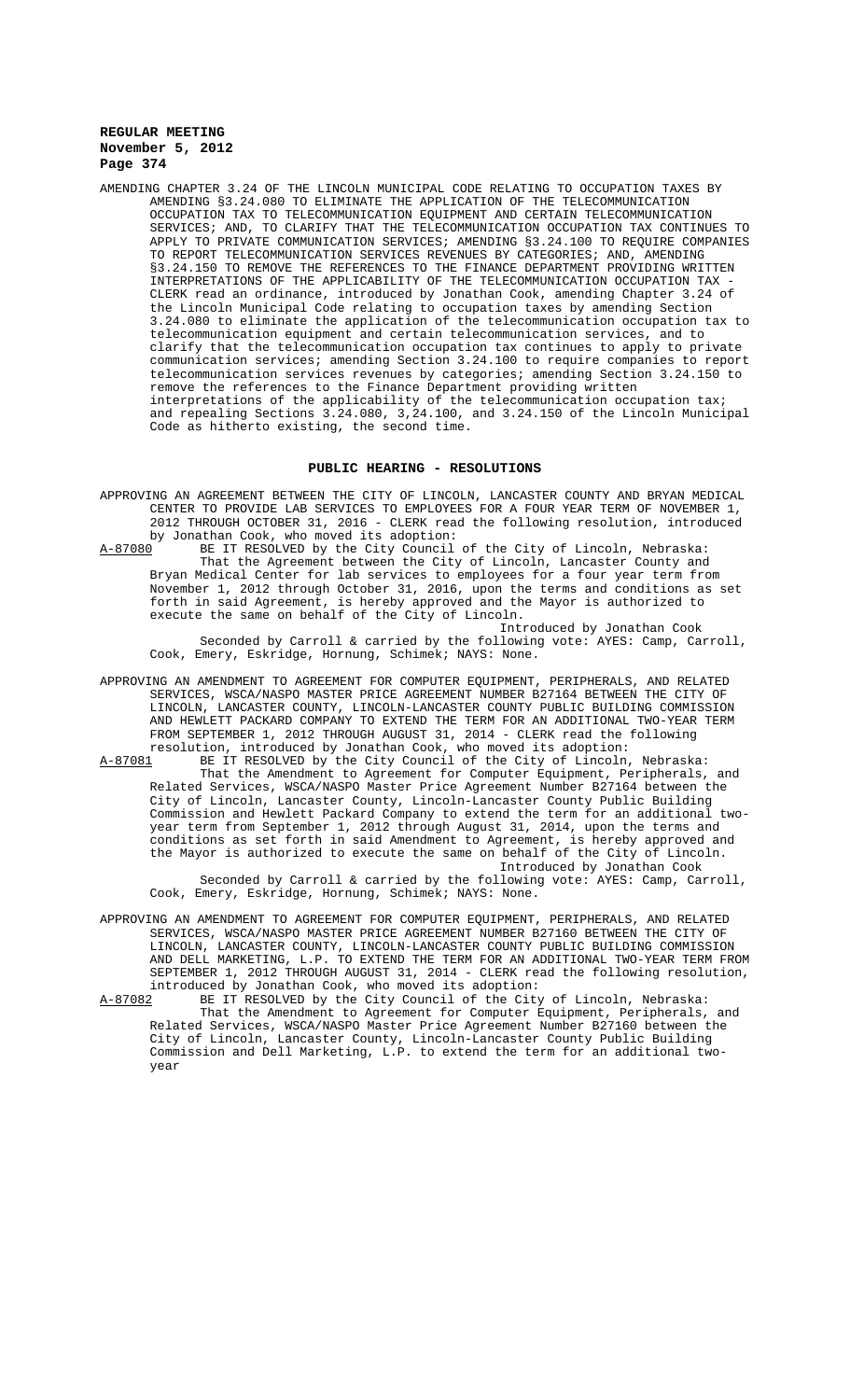term from September 1, 2012 through August 31, 2014, upon the terms and conditions as set forth in said Amendment to Agreement, is hereby approved and the Mayor is authorized to execute the same on behalf of the City of Lincoln. Introduced by Jonathan Cook Seconded by Carroll & carried by the following vote: AYES: Camp, Carroll, Cook, Emery, Eskridge, Hornung, Schimek; NAYS: None.

APPROVING A SERVICE AGREEMENT BETWEEN THE CITY OF LINCOLN ON BEHALF OF THE LINCOLN-LANCASTER COUNTY HEALTH DEPARTMENT AND SOUTHEAST COMMUNITY COLLEGE TO PROVIDE CLINICAL TRAINING FOR NURSING, MEDICAL ASSISTANT, MEDICAL CODING STUDENTS AND DENTAL ASSISTANT STUDENTS AT THE LINCOLN-LANCASTER COUNTY HEALTH DEPARTMENT FOR A PERIOD OF NOVEMBER 1, 2012 THROUGH OCTOBER 31, 2015 - CLERK read the following resolution, introduced by Jonathan Cook, who moved its adoption: resolution, introduced by Jonathan Cook, who moved its adoption:

A-87083 BE IT RESOLVED by the City Council of the City of Lincoln, Nebraska: That the Service Agreement between the City of Lincoln, on behalf of the Lincoln-Lancaster County Health Department, and Southeast Community College to provide clinical training for nursing, medical assistant, medical coding students and dental assistant students at the Lincoln-Lancaster County Health Department for a period of November 1, 2012 through October 31, 2015, upon the terms and conditions as set forth in said Agreement, which is attached hereto marked as Attachment "A" and made a part hereof by reference, is hereby accepted and approved and the Mayor is hereby authorized to execute said Agreement on behalf of the City.

The City Clerk is directed to send a copy of this Resolution and one fully executed Agreement to Judy Halstead, Lincoln-Lancaster County Health Department Director for transmittal to Southeast Community College.

Introduced by Jonathan Cook Seconded by Carroll & carried by the following vote: AYES: Camp, Carroll, Cook, Emery, Eskridge, Hornung, Schimek; NAYS: None.

APPROVING A SERVICE AGREEMENT BETWEEN THE CITY OF LINCOLN ON BEHALF OF THE LINCOLN-LANCASTER COUNTY HEALTH DEPARTMENT AND THE BOARD OF REGENTS OF THE UNIVERSITY OF NEBRASKA ON BEHALF OF THE COLLEGE OF NURSING TO PROVIDE CLINICAL TRAINING FOR PUBLIC HEALTH STUDENTS AT THE HEALTH DEPARTMENT FOR A TERM OF JULY 1, 2012 THROUGH JUNE 30, 2015 - CLERK read the following resolution, introduced by %, who moved its adoption:<br>A-87084 BE IT RESOLVED by t

A-87084 BE IT RESOLVED by the City Council of the City of Lincoln, Nebraska: That the Service Agreement between the City of Lincoln, on behalf of the Lincoln-Lancaster County Health Department and the Board of Regents of the University of Nebraska on behalf of the College of Nursing to provide clinical training for public health students at the Lincoln-Lancaster County Health Department for a period of July 1, 2012 through June 30, 2015, upon the terms and conditions as set forth in said Agreement, which is attached hereto marked as Attachment "A" and made a part hereof by reference, is hereby accepted and approved and the Mayor is hereby authorized to execute said Agreement on behalf of the City.

The City Clerk is directed to send a copy of this Resolution and one fully executed Agreement to Judy Halstead, Lincoln-Lancaster County Health Department Director for transmittal to the University of Nebraska College of Nursing.

Introduced by Jonathan Cook Seconded by Carroll & carried by the following vote: AYES: Camp, Carroll, Cook, Emery, Eskridge, Hornung, Schimek; NAYS: None.

APPROVING A SERVICE CONTRACT BETWEEN THE NEBRASKA DEPARTMENT OF HEALTH AND HUMAN SERVICES, DIVISION OF PUBLIC HEALTH LIFESPAN HEALTH UNIT, NEBRASKA COLON CANCER PROGRAM, AND THE CITY OF LINCOLN ON BEHALF OF THE LINCOLN-LANCASTER COUNTY HEALTH DEPARTMENT FOR THE COLON CANCER (FOBT) PROJECT FOR A TWO YEAR TERM FROM SEPTEMBER 17, 2012 THROUGH JUNE 30, 2014 IN AN AMOUNT OF \$50,000.00 - CLERK read the following resolution, introduced by Jonathan Cook, who moved its adoption:<br>A-87085 BE IT RESOLVED by the City Council of the City of Lincoln, Nebraska:

A-87085 BE IT RESOLVED by the City Council of the City of Lincoln, Nebraska: That the Service Agreement between the City of Lincoln, on behalf of the Lincoln-Lancaster County Health Department, and the Nebraska Department of Health and Human Services, Division of Public Health Lifespan Health Unit, Nebraska Colon Cancer Program for the Colon Cancer (FOBT) Project for a two year term from September 17, 2012 through June 30, 2014, in an amount of \$50,000, upon the terms and conditions as set forth in said Agreement, which is attached hereto marked as Attachment "A" and made a part hereof by reference, is hereby accepted and approved and the Mayor is hereby authorized to execute said Agreement on behalf of the City.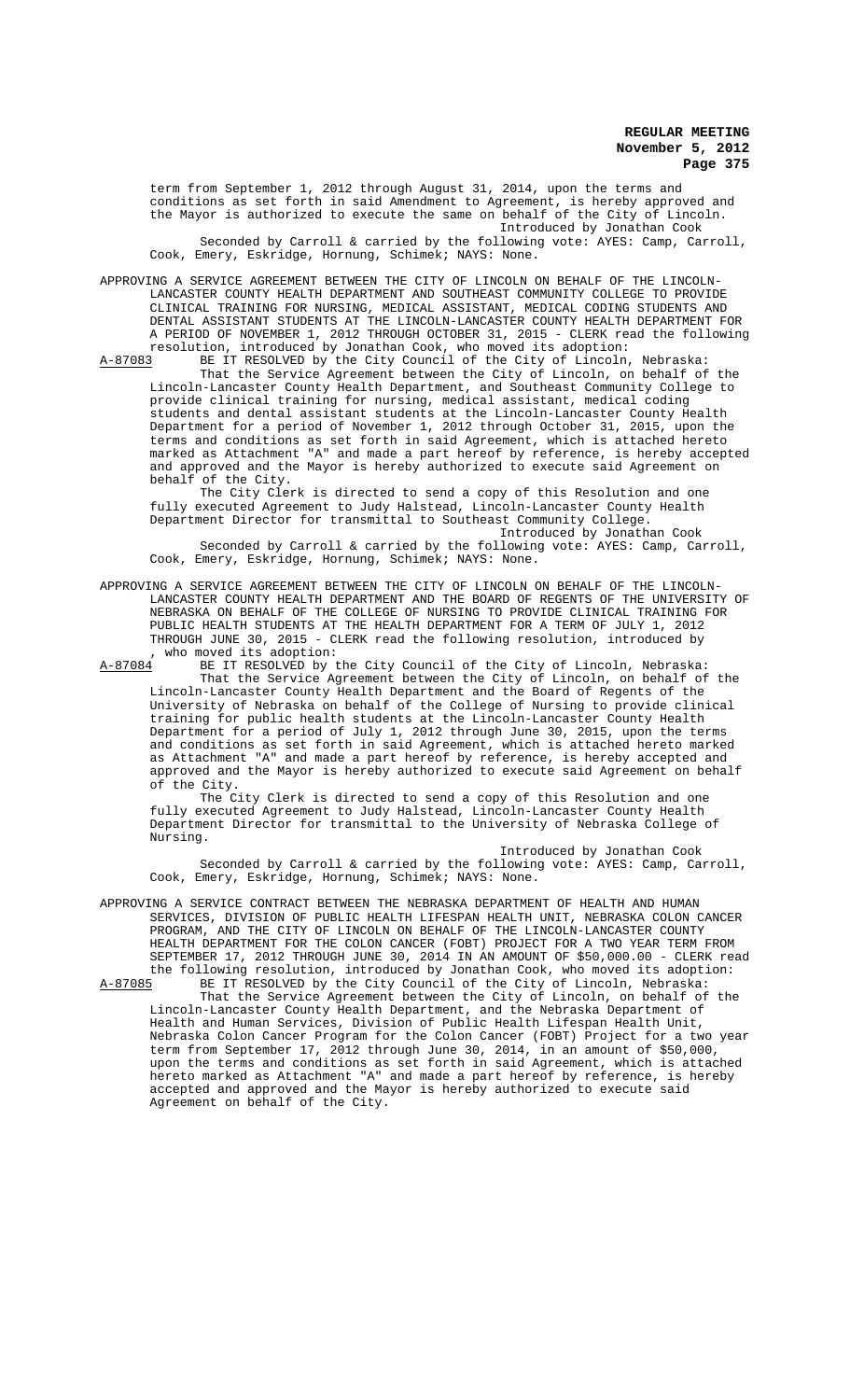The City Clerk is directed to send a copy of this Resolution and one fully executed Agreement to Judy Halstead, Lincoln-Lancaster County Health Department Director for transmittal to Nebraska Health and Human Services. Introduced by Jonathan Cook

Seconded by Carroll & carried by the following vote: AYES: Camp, Carroll, Cook, Emery, Eskridge, Hornung, Schimek; NAYS: None.

SPECIAL PERMIT NO. 1118A - APPLICATION OF VINDONALE, INC. TO AMEND THE SPECIAL PERMIT FOR HISTORIC PRESERVATION OF THE TIFERETH HOUSE TO WAIVE THE PARKING REQUIREMENT<br>FOR AN EXISTING LANDMARK USED AS APARTMENTS ON PROPERTY GENERALLY LOCATED AT 344 AN EXISTING LANDMARK USED AS APARTMENTS ON PROPERTY GENERALLY LOCATED AT 344 SOUTH 18TH STREET - CLERK read the following resolution, introduced by Jonathan Cook, who moved its adoption:

A-87086 WHEREAS, Vindonale, Inc. has submitted an application designated as Special Permit No. 1118A to amend the special permit for Historic Preservation of the Tifereth Israel Synagogue to eliminate the required parking stalls for the designated landmark used as a multi-family dwelling on property generally located at South 18th Street and L Street, legally described as: Lot 1, Cariotto Estates, Lincoln, Lancaster County, Nebraska;

WHEREAS, the real property adjacent to the area included within the site plan for the multi-family use of the Tifereth Israel Synagogue will not be adversely affected; and

WHEREAS, said site plan together with the terms and conditions hereinafter set forth are consistent with the intent and purpose of Title 27 of the Lincoln Municipal Code to promote the public health, safety, and general welfare.

NOW, THEREFORE, BE IT RESOLVED by the City Council of the City of Lincoln, Nebraska:

That the application of Vindonale, Inc., hereinafter referred to as "Permittee", to amend the special permit for Historic Preservation of the Tifereth Israel Synagogue to eliminate the required parking stalls for the multi-family dwelling use of the landmark on property legally described above be and the same is hereby granted under the provisions of Section 27.63.400 of the Lincoln Municipal Code upon condition that said multi-family dwelling be in substantial compliance with said application, the site plan, and the following additional express terms, conditions, and requirements:

1. This permit eliminates the required parking stalls under Special Permit No. 1118 for use of the Tifereth Israel Synagogue as a multi-family dwelling.

2. All privately-owned improvements shall be permanently maintained by the Permittee.<br>3. The

The physical location of all setbacks and yards, buildings, parking and circulation elements, and similar matters be in substantial compliance with the location of said items as shown on the approved site plan. 4. The terms, conditions, and requirements of this resolution shall

run with the land and be binding upon the Permittee, its successors and assigns.<br>5. The Permittee shall sign and return the letter of acceptance to sign and return the letter of acceptance to the City Clerk. This step should be completed within 60 days following the approval of the special permit. The City Clerk shall file a copy of the resolution approving the special permit and the letter of acceptance with the Register of Deeds, filing fees therefor to be paid in advance by the Permittee. Building permits will not be issued unless the letter of acceptance has been filed.

6. The site plan as approved by this resolution voids and supersedes all previously approved site plans, however, the terms, conditions and requirements in all resolutions approving previous permits shall remain in full force and effect except as specifically amended by this resolution.

Introduced by Jonathan Cook Seconded by Carroll & carried by the following vote: AYES: Camp, Carroll, Cook, Emery, Eskridge, Hornung, Schimek; NAYS: None.

AUTHORIZING THE MAYOR TO EXECUTE AN AGREEMENT BETWEEN THE CITY OF LINCOLN AND THE STATE OF NEBRASKA DEPARTMENT OF ROADS (NDOR) TO ALLOW THE STATE TO PROVIDE \$400,000 IN DISTRICT MAINTENANCE FUNDS FOR THE REPAIR AND RESURFACING OF SELECTED STATE HIGHWAYS IN FISCAL YEAR 2013 - CLERK read the following resolution, introduced by Jonathan Cook, who moved its adoption:

A-87087 BE IT RESOLVED by the City Council of the City of Lincoln, Nebraska: That the attached Agreement between the City of Lincoln and the State of Nebraska Department of Roads for Project No. RD-D1(1026), CN 13177, City Project Nos. 540026 and 701847, for State funds in the amount of \$400,000 in District Maintenance Funds for the repair and resurfacing of selected State highways in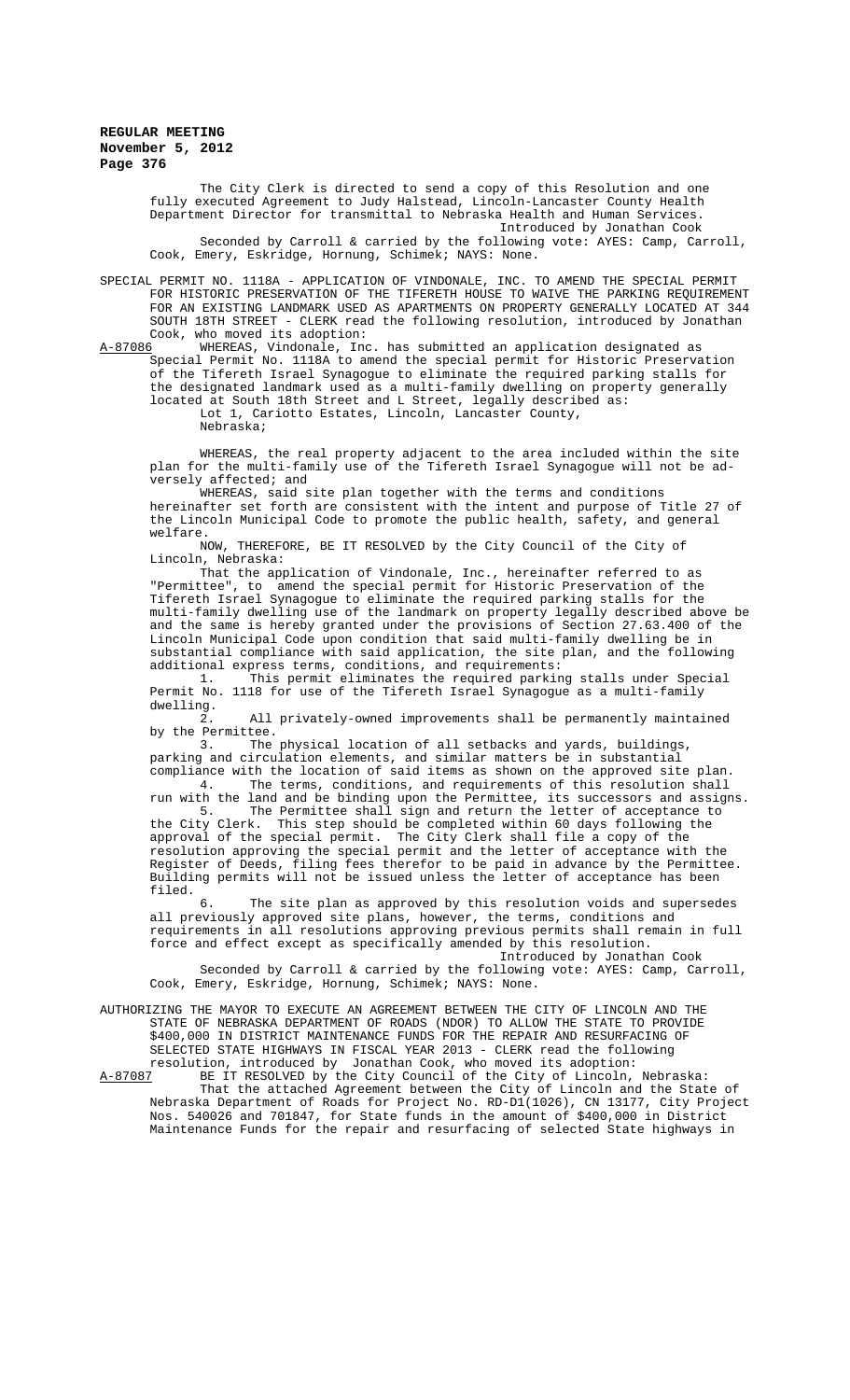fiscal year 2013, in accordance with the terms and conditions contained in said Agreement, is hereby approved and the Mayor is authorized to execute the same on behalf of the City of Lincoln.

The City Clerk is directed to return the executed copies of the Agreement to the Public Works and Utilities Department, for transmittal and execution by the State Department of Roads.

Introduced by Jonathan Cook Seconded by Carroll & carried by the following vote: AYES: Camp, Carroll, Cook, Emery, Eskridge, Hornung, Schimek; NAYS: None.

# ORDINANCE -  $3^{RD}$  READING & RELATED RESOLUTIONS (as required)

APPROVING THE ALLOCATION OF \$748,000 ANNUALLY OF CAPITAL IMPROVEMENTS FUNDS APPROPRIATED IN THE FY 2012 - 13 AND FY 2013 - 14 BUDGET TO CERTAIN PROJECTS

WITHIN THE PARKS AND RECREATION DEPARTMENT - PRIOR to reading: COOK Moved MTA #1 to amend Bill No. 12-137 in the following manner:

1. On page 1, line 9, insert a new Section 2 to read as follows:<br>Section 2. That a transfer of appropriations within the Parks a

That a transfer of appropriations within the Parks and Recreation Department in the amount of \$35,000 from the Parks Landscape Program

(Account No. 409320.6137) and \$40,040.00 from the Street Tree

Replace/Contractual Trim fund (Account No. 409318.6137) to Parks/Forestry/Unclassified Salaries (Account No. 09010.5022) in the amount of \$75,040.00 is hereby approved.

2. Renumber the subsequent Section numbers accordingly.

Seconded by Carroll & carried by the following vote: AYES: Camp, Carroll, Cook, Emery, Eskridge, Hornung, Schimek; NAYS: None.

CLERK Read an ordinance, introduced by Eugene Carroll, approving the transfer of unspent and unencumbered appropriations to certain capital improvement projects within the Parks and Recreation Department, the third time.<br>CARROLL Moved to pass the ordinance as amended.

Moved to pass the ordinance as amended. Seconded by Schimek & carried by the following vote: AYES: Camp, Carroll,

Cook, Emery, Eskridge, Hornung, Schimek; NAYS: None. The ordinance, being numbered **#19800**, is recorded in Ordinance Book #28, Page .

# ORDINANCES - 1<sup>st</sup> READING & RELATED RESOLUTIONS (as required) - NONE

### RESOLUTIONS - 1<sup>st</sup> READING - ADVANCE NOTICE

ACCEPTING THE REPORT OF NEW AND PENDING CLAIMS AGAINST THE CITY AND APPROVING DISPOSITION OF CLAIMS SET FORTH FOR THE PERIOD OF OCTOBER 16-31, 2012.

APPROVING AN AGREEMENT BETWEEN THE CITY OF LINCOLN AND CORNHUSKER PLACE OF LINCOLN-LANCASTER COUNTY, INC. FOR THE PROVISION OF PROTECTIVE CUSTODY SERVICES FOR THOSE INDIVIDUALS WITH ALCOHOL AND DRUG ABUSE PROBLEMS AND FOR SPACE FOR THE LINCOLN POLICE DEPARTMENT TO CONDUCT CHEMICAL TESTING AND RELATED SERVICES FOR A THREE-YEAR TERM FROM OCTOBER 1, 2013 THROUGH SEPTEMBER 30, 2016.

APPOINTING DOUGLAS MCDANIEL TO THE LINCOLN-LANCASTER COUNTY EMS OVERSIGHT AUTHORITY BOARD FOR A TERM EXPIRING SEPTEMBER 1, 2015.

ADOPTING THE LES RATE SCHEDULES PROVIDING FOR A SYSTEM AVERAGE RATE INCREASE OF 2.6%, EFFECTIVE JANUARY 1, 2013. (ACTION DATE: 12/3/12)

ADOPTING THE LINCOLN ELECTRIC SYSTEM ANNUAL BUDGET FOR 2013, TO BECOME EFFECTIVE (ACTION DATE: 12/3/12)

APPROVING THE SELECTION OF PAVERS COMPANIES AS LOWEST BIDDER AND AUTHORIZING EXECUTION OF THE CONSTRUCTION CONTRACT BETWEEN THE CITY AND THE NEBRASKA DEPT. OF ROADS FOR THE USE OF FEDERAL TRANSPORTATION PROGRAM FUNDS FOR PROJECT NO. LCLC-5228(4), LINCOLN CITYWIDE RESURFACING PROJECT.

APPROVING THE SELECTION OF UNITED CONTRACTORS INC. AS LOWEST BIDDER AND AUTHORIZING EXECUTION OF THE CONSTRUCTION CONTRACT BETWEEN THE CITY AND THE NEBRASKA DEPT. OF ROADS FOR THE USE OF FEDERAL TRANSPORTATION PROGRAM FUNDS FOR PROJECT NO. STPN-BRR-TMT-5267(1), SW 40TH STREET VIADUCT PROJECT.